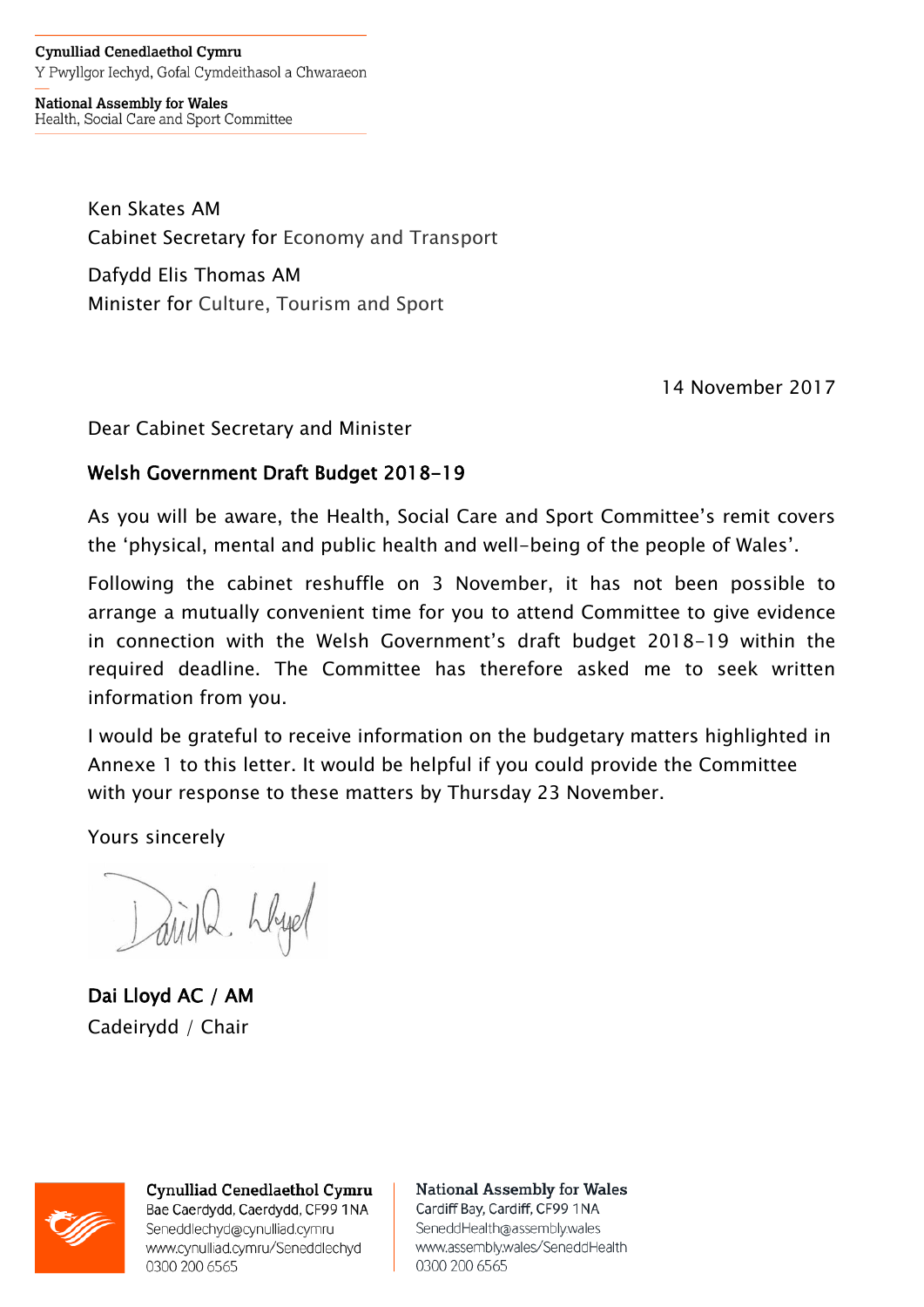## Annexe 1

Request for information from the Cabinet Secretary for Economy and Transport and Minister for Culture, Tourism and Sport from the Health, Social Care and Sport Committee to inform scrutiny of the draft budget 2018-19

1. What is the rationale for separating sport and physical activity from public health again, given that the [evidence paper](http://senedd.assembly.wales/documents/s68402/Paper%201%20-%20Submission%20from%20the%20Welsh%20Government.pdf) submitted for the budget scrutiny session with the Cabinet Secretary for Health and Social Services and Minister for Children and Social Care, highlights that sport and public health were brought together in this Government due to the important contribution of sport to physical activity levels?

2. The previous Minister with responsibility for public health and sport clarified the remit of Sports Wales last month:

- Will the change in Ministerial portfolios have an impact on this, or the new outcomes framework Sport Wales has been tasked with developing?
- Does the Minister share the same vision for Sports Wales?

3. The previous Minister set out a requirement for Sport Wales and Public Health Wales to work together to deliver the commitment to significantly increase physical activity levels:

- Will this continue to be a Government priority?
- If so, how will the two portfolios be aligned across Government to deliver these objectives?

4. The Welsh Government has protected overall sport and physical activity resource funding at its current level (£22.3m), but should physical activity be given a higher priority in funding terms if the Welsh Government is serious about the preventative agenda?